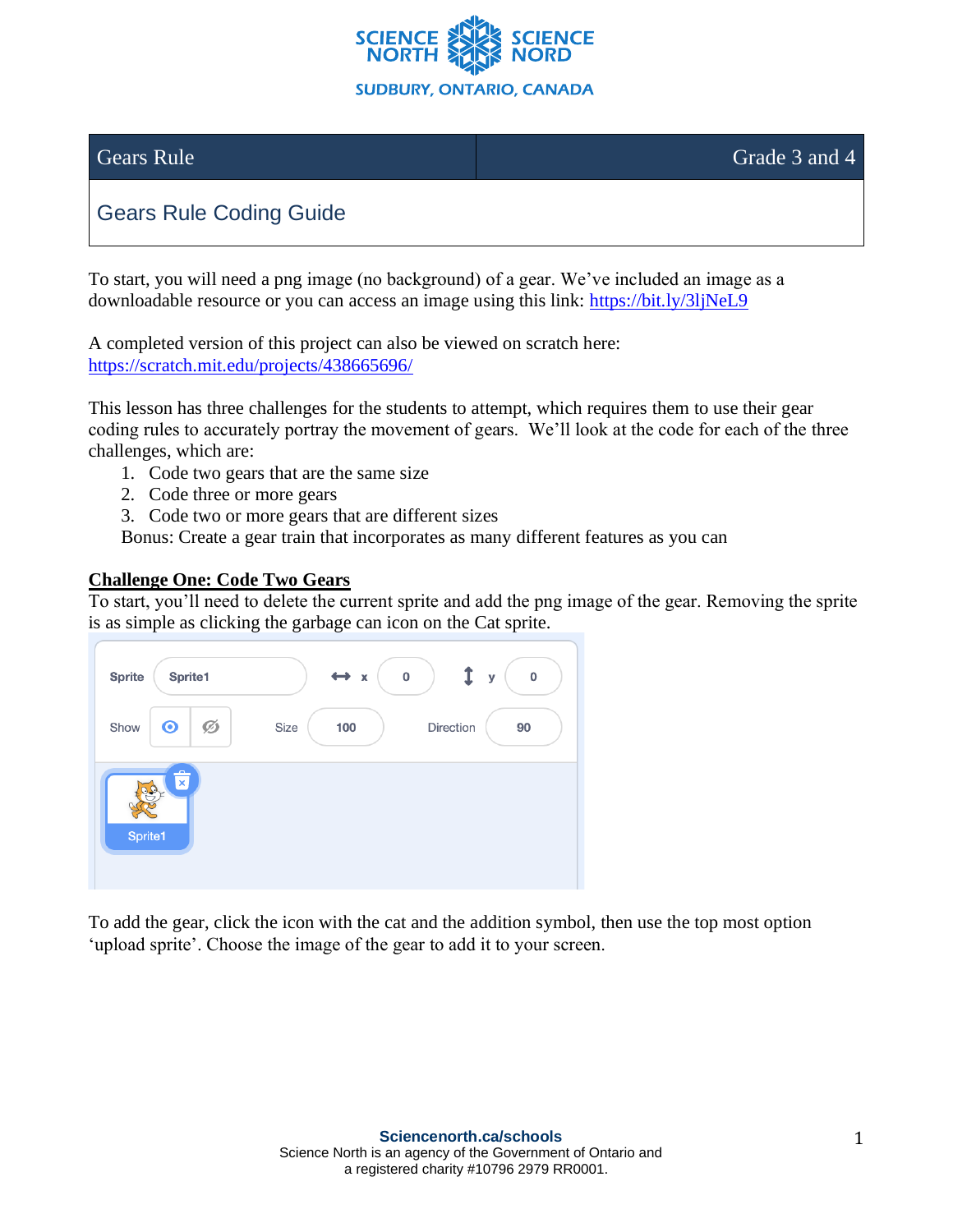

**SUDBURY, ONTARIO, CANADA** 

| Sprite<br>Name       | $\leftrightarrow$ x<br>$\,$ X<br>У<br>У |
|----------------------|-----------------------------------------|
| Ø<br>$\odot$<br>Show | Direction<br>Size                       |
|                      | <b>Upload Sprite</b><br>凸               |
|                      | ₩                                       |
|                      |                                         |
|                      |                                         |
|                      | Œ,                                      |

The size of the gear is quite large by default so you can change the size in the appropriate box. A size of 50 is a good starting place for the first challenge.

| <b>Sprite</b><br>Gear                 | $-40$<br>$\leftrightarrow$ x<br>17<br>$\mathbf{y}$ |
|---------------------------------------|----------------------------------------------------|
| Ø<br>$\odot$<br>Show                  | Size<br>50<br>Direction<br>90                      |
| $\hat{\overline{\mathbf{x}}}$<br>Gear |                                                    |

To code the gear, we will take advantage of a forever loop, which will allow the gear to turn forever. Start with a 'When Flag Clicked' block, then add a forever loop underneath it.



Inside the forever loop we will add a 'Turn' motion block. The number of degrees selected will determine how fast a gear will turn. Turning 2 degrees is a good start because it is easy to double or half when adjusting the speed.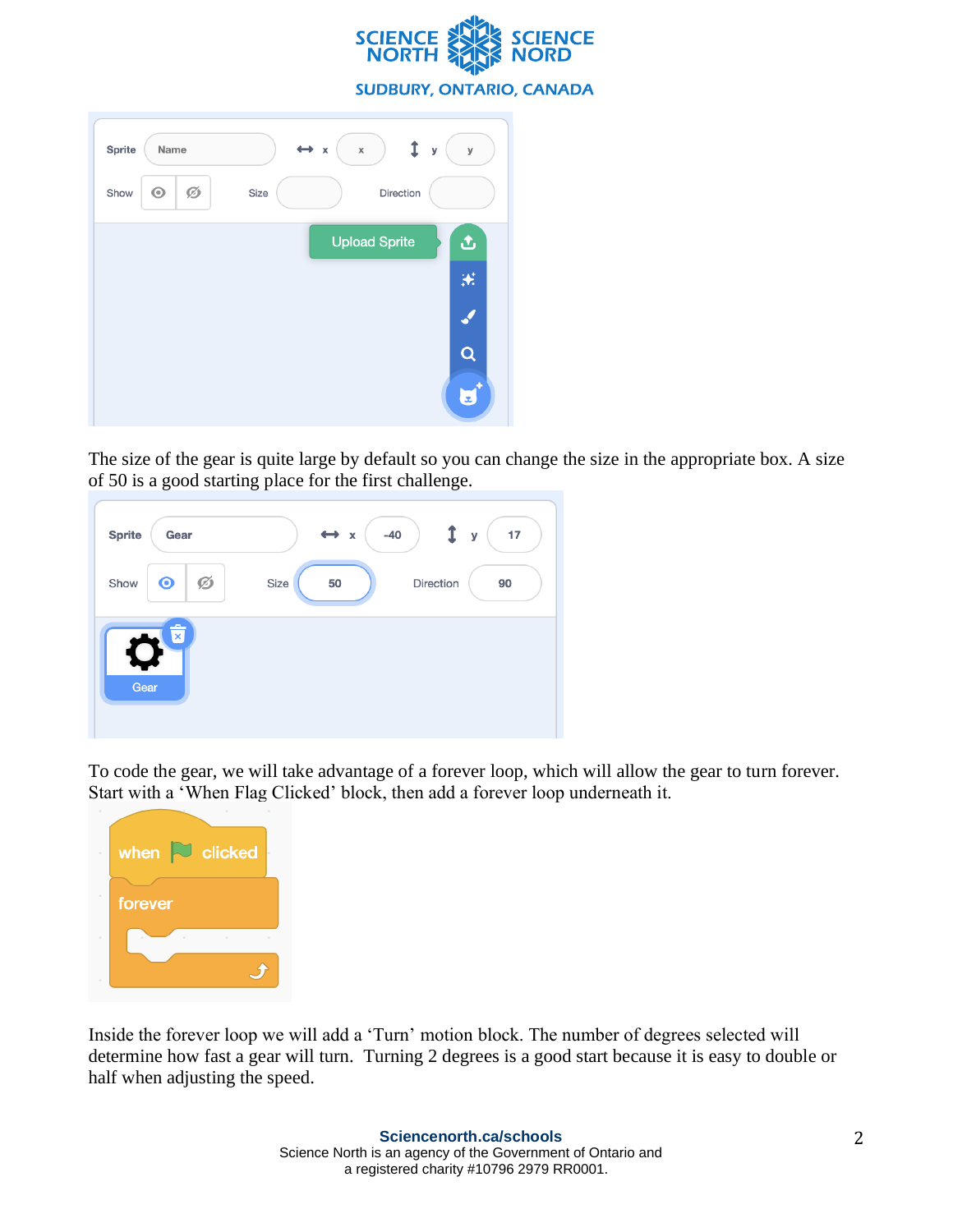



To create a second gear, right click on the sprite icon and click duplicate. Since gears go opposite directions when interacting, it is important to change the direction of the new gear.

| Î<br>$\leftrightarrow x$<br>17<br>Sprite<br>Gear<br>$-40$<br>У |                                              |
|----------------------------------------------------------------|----------------------------------------------|
| Ø<br>$\odot$<br>Size<br>Show<br>50<br>Direction<br>16          | $\sim$                                       |
| $\hat{\overline{\mathbf{x}}}$                                  | when $\Box$ clicked<br>$\sim$                |
| duplicate<br>Gear                                              | $\sim$<br>forever                            |
| export                                                         | $\sim$                                       |
| delete                                                         | turn つ<br>$\overline{\mathbf{2}}$<br>degrees |
| Ξ                                                              | I<br>$\sim$<br>$\sim$<br>$\sim$              |

Finally, drag the gear images on screen so they no longer overlap. Click the green flag to make the gears turn.

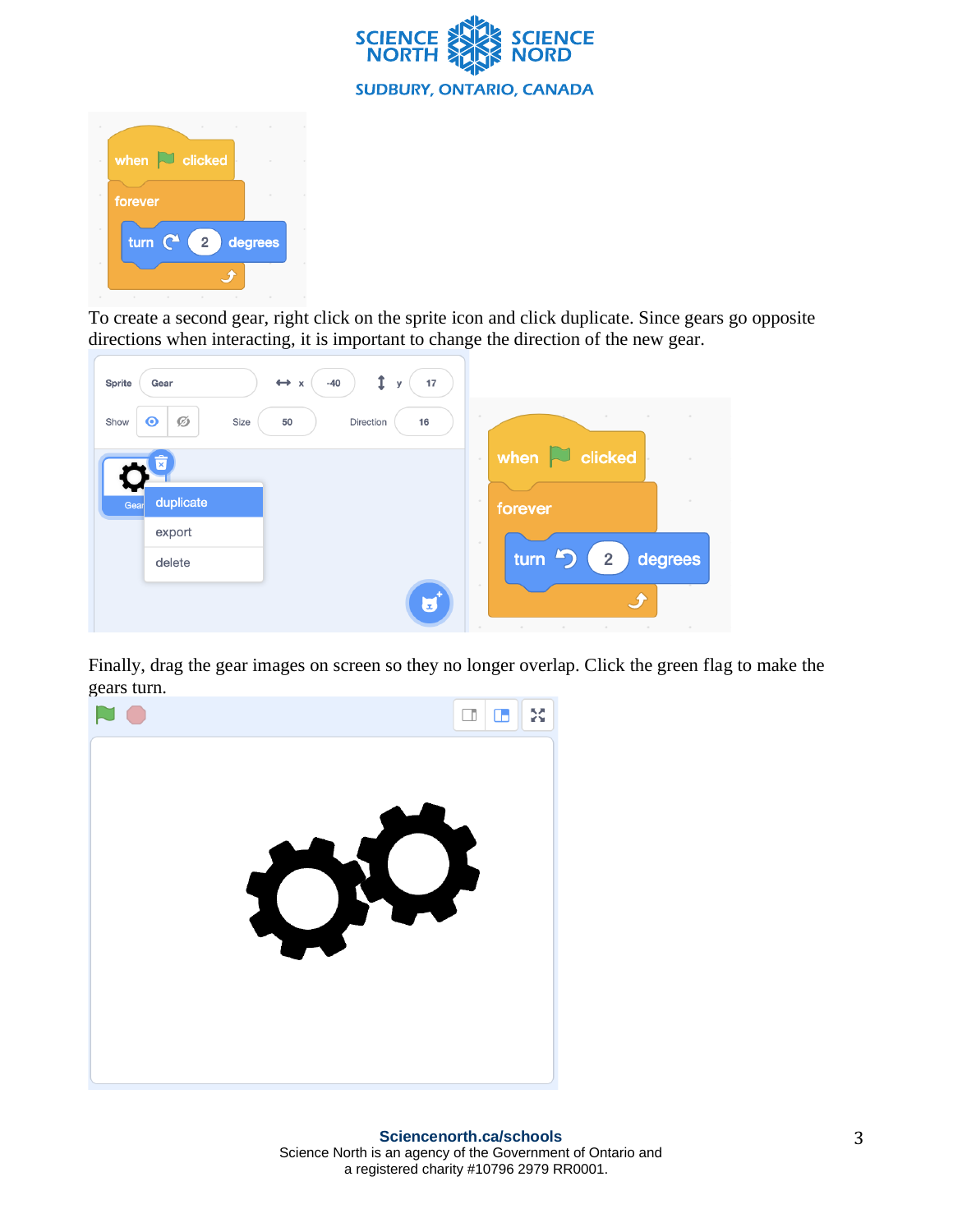

## **Challenge Two: Three or More Gears**

To add additional gears, duplicate one of the existing gears and position the sprites into place. The important thing is to ensure that the gears are turning in the right direction. The rules that students created in the other part of the lesson will help with this.

**Gear 1**

| Œ<br>$\Box$<br>$\blacksquare$<br>1<br>$\overline{\phantom{a}}$                                                                                              | 5š<br>$\Box$   | when $\Box$ clicked<br>forever<br>turn C<br>$2^{\circ}$<br>degrees<br>Ĵ<br>Gear 2<br>when $\Box$ clicked<br>forever<br>turn つ<br>2)<br>degrees<br>$\overline{\mathcal{F}}$<br>Gear 3 |
|-------------------------------------------------------------------------------------------------------------------------------------------------------------|----------------|--------------------------------------------------------------------------------------------------------------------------------------------------------------------------------------|
| $\mathbf{r}$<br>Gear4<br>$-169$<br>$-62$<br><b>Sprite</b><br>$\leftrightarrow$ x<br>У<br>Ø<br>Size<br>$-32$<br>Show<br>$\mathbf{\Theta}$<br>50<br>Direction | <b>Stage</b>   | when $\boxed{\smash{\sim}}$ clicked<br>forever<br>turn C<br>$2^{\circ}$<br>degrees<br>گ<br>Gear 4                                                                                    |
| Gear4<br>Gear<br>Gear <sub>2</sub><br>Gear <sub>3</sub>                                                                                                     | Backdrops<br>1 | when $\Box$ clicked<br>forever<br>turn <<br>$2^{\circ}$<br>degrees                                                                                                                   |

 $\bm{J}$